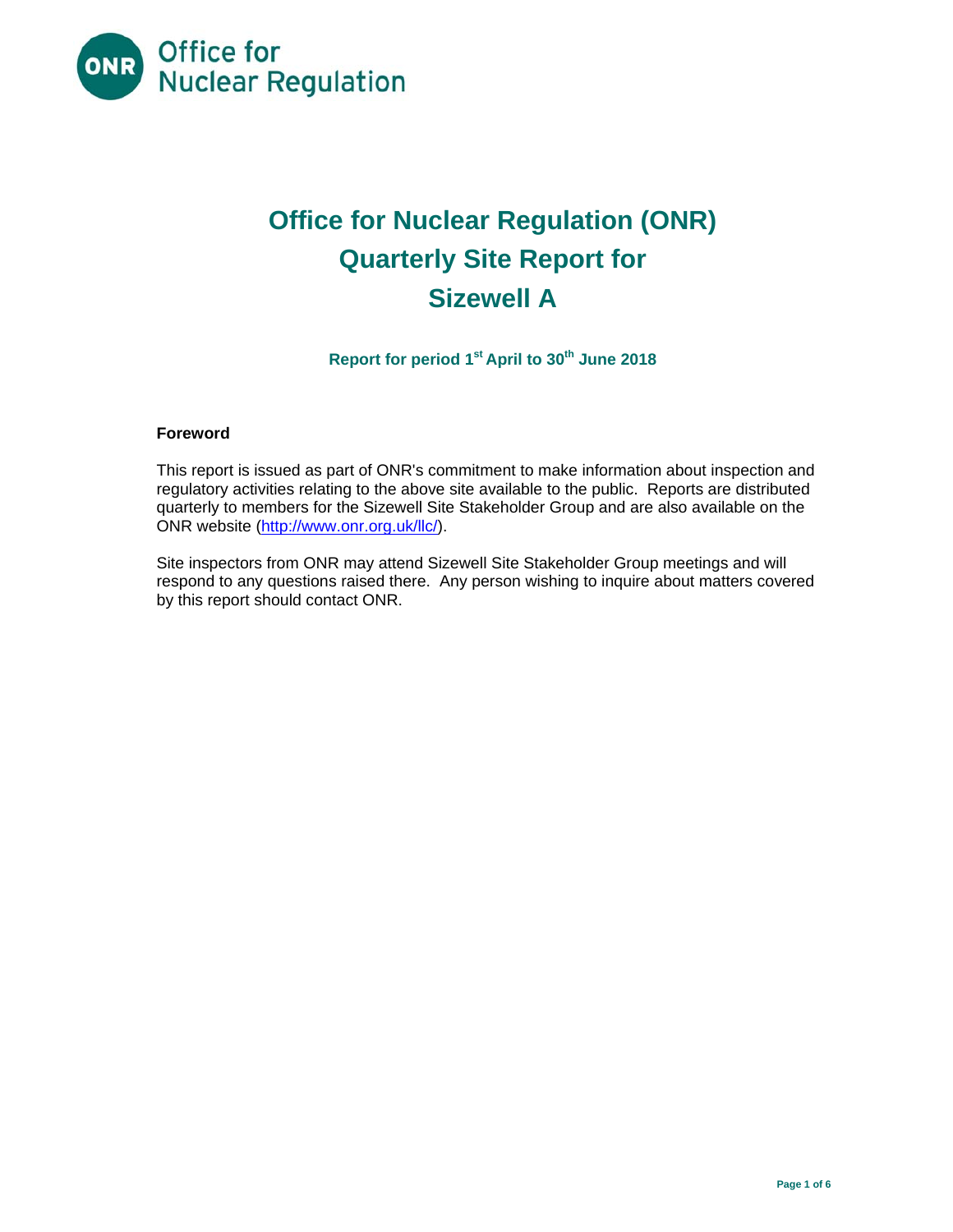## **TABLE OF CONTENTS**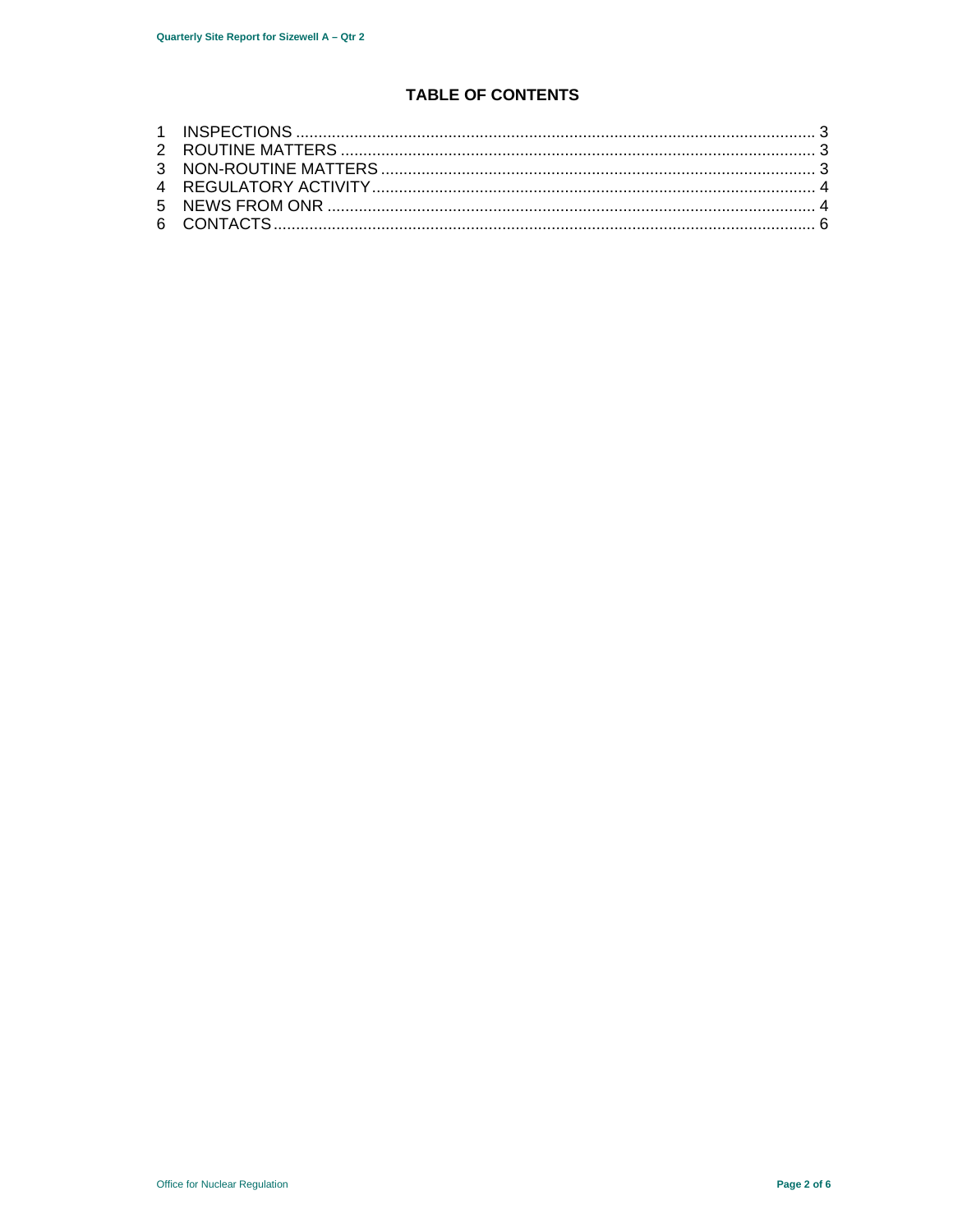## **1 INSPECTIONS**

## **1.1 Dates of inspection**

ONR undertook a joint Bradwell and Sizewell A planned site inspection on the following dates during the quarter:

 $\blacksquare$  11<sup>th</sup> to 14<sup>th</sup> June 2018

ONR held meetings with Sizewell A on the following dates during the quarter:

None

## **2 ROUTINE MATTERS**

#### **2.1 Inspections**

Inspections are undertaken as part of the process for monitoring compliance with:

- $\blacksquare$  the conditions attached by ONR to the nuclear site licence granted under the Nuclear Installations Act 1965 (NIA65) (as amended);
- the Energy Act 2013;
- the Health and Safety at Work Act 1974 (HSWA74); and
- regulations made under HSWA74, for example the Ionising Radiations Regulations 1999 (IRR99) and the Management of Health and Safety at Work Regulations 1999 (MHSWR99);
- The Nuclear Industry Security Regulations (NISR) 2003.

The inspections entail monitoring licensee's actions on the site in relation to incidents, operations, maintenance, projects, modifications, safety case changes and any other matters that may affect safety. The licensee is required to make and implement adequate arrangements under conditions attached to the licence in order to ensure legal compliance. Inspections seek to judge both the adequacy of these arrangements and their implementation.

Magnox Ltd is continuing to make safe progress with the preparations to enter C&M. Work at Bradwell is mainly focussed on the physical works necessary to prepare the site and the work at Sizewell A is mainly focussed on delivering the operational and maintenance arrangements necessary to run the site remotely. There is a lot of work still to complete, however, Magnox still aim to achieve C&M in late 2018.

At Sizewell A the management arrangements for Bradwell are taking priority whilst the ponds project continues to make safe and efficient progress. Work for the divers cutting up the skips is complete and some residual clean-up work will be undertaken prior to removal of the remediated skips from the ponds.

The Fuel Element Debris (FED) waste retrievals project is now progressing and a contract will be placed for the detailed design of the FED retrievals building. Work on the preparation of the FED store for the retrieval of the FED has started.

During the inspection I had meetings with the SZA safety reps, the environmental monitoring team and the waste team concerning the combustible active waste void. No issues were raised and I was content that work was being planned and undertaken safely.

#### **2.2 Other work**

None this quarter.

## **3 NON-ROUTINE MATTERS**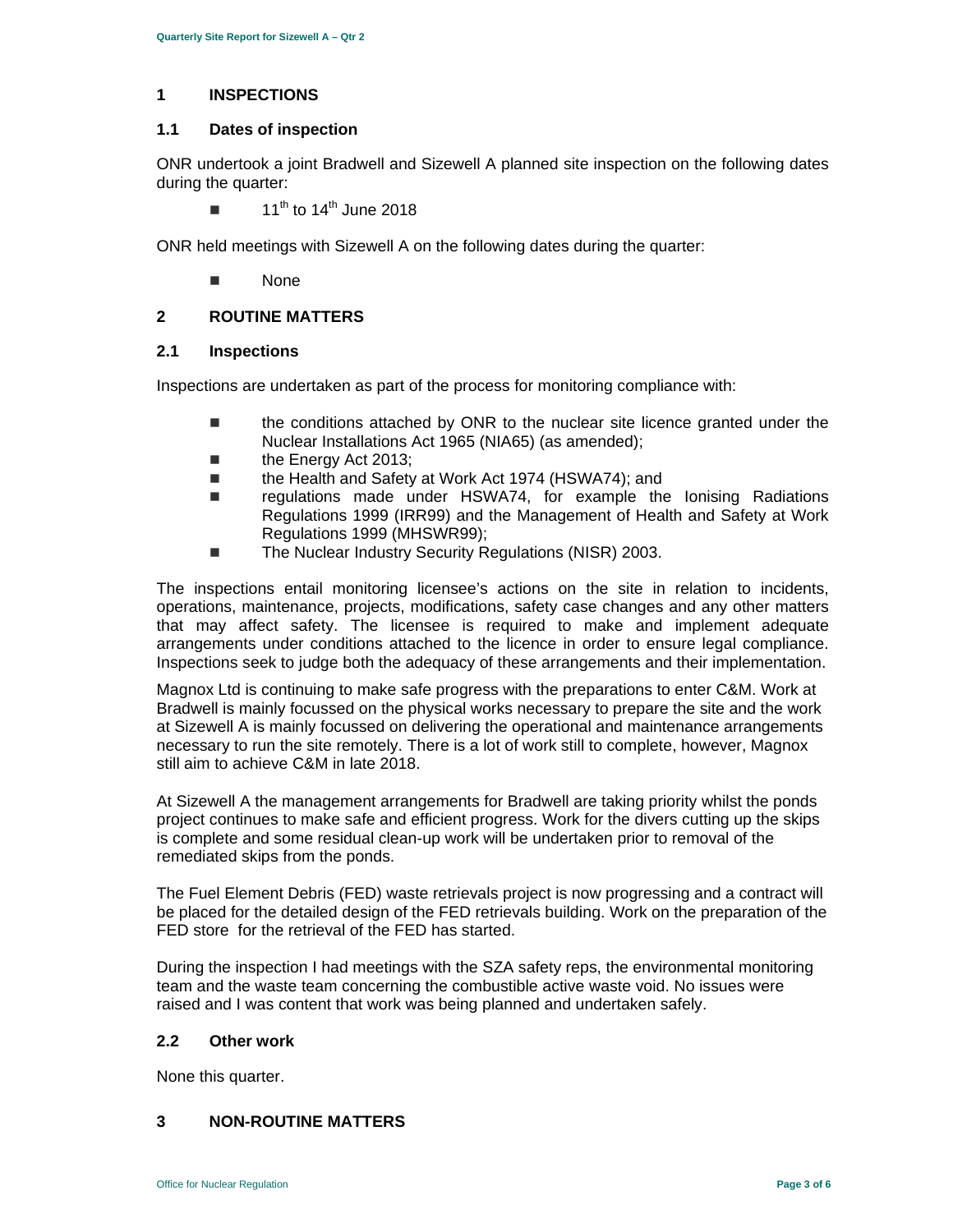Licensees are required to have arrangements to respond to non-routine matters and events and report significant events to ONR. ONR inspectors judge the adequacy of the licensee's response, including actions taken to implement any necessary improvements.

In this period no significant incidents on the site were reported to ONR from Sizewell A.

## **4 REGULATORY ACTIVITY**

ONR may issue formal documents to ensure compliance with regulatory requirements. Under nuclear site licence conditions, ONR issues regulatory documents, which either permit an activity or require some form of action to be taken; these are usually collectively termed 'Licence Instruments' (LIs), but can take other forms. In addition, inspectors may issue Enforcement Notices to secure improvements to safety.

No Licence Instruments or Enforcement Notices have been issued during the period for Sizewell A.

Reports detailing ONR's regulatory decisions can be found on the ONR website at http://www.onr.org.uk/pars/.

### **5 NEWS FROM ONR**

#### **Stakeholder Engagement**

- On 9 May we held our ONR annual Industry Conference, with the theme 'Public Safety – everyone's responsibility.' Delegates from more than 45 different organisations attended, and we were delighted that Richard Harrington, Parliamentary under Secretary of State, Minister for Business and Industry, was able to join us to deliver a keynote speech. The conference provided us with an opportunity to engage directly with senior representatives from across industry and government on a number of topical and strategic issues affecting the sector.
- As part of our continued stakeholder engagement work, we welcomed finance professionals from a number of nuclear site licensees and dutyholders to seminars in London and Birmingham in June. Led by our Finance Director, Sarah High, we hosted the seminars to provide the industry with a better understanding of our charging methodology, the principles we apply, and how the charging process works. To accompany the seminars we have also published a new booklet – How we charge for Nuclear Regulation – which is available on our website.
- The next ONR/NGO engagement forum will take place on 11 October in London. This is a forum to discuss strategic, cross-cutting regulatory matters. Site specific matters are normally addressed via Site Stakeholder Groups. We are always keen to engage with a range of stakeholders and groups on nuclear safety and security issues, so if you do represent a nuclear-interest Non-Governmental Organisation, and are not already involved through our forum or via a Site Stakeholder Group, then please get in touch with the ONR Communications team for further details, via contact@onr.gov.uk

#### **Regulatory News**

 A delegation from ONR, led by Chief Nuclear Inspector Mark Foy, supported the UK's contribution to the 6th Joint Convention review meeting in Vienna. Bringing together 78 countries from around the world, the Joint Convention on the Safety of Spent Fuel Management and the Safety of Radioactive Waste Management is the world's leading international forum for ensuring society and the environment are protected from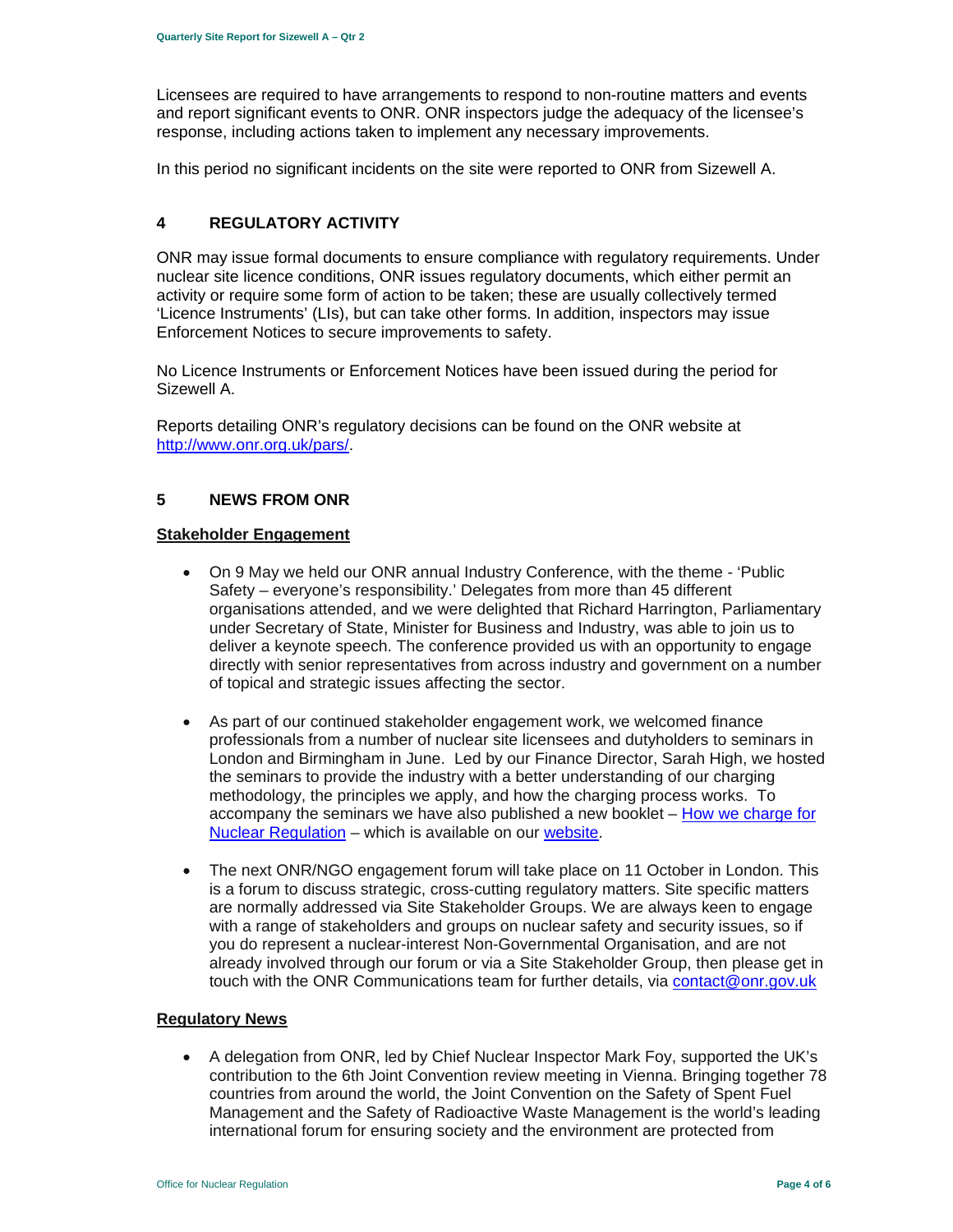hazards arising from spent fuel and radioactive waste. Further details can be found on the IAEA website.

- We have notified Sellafield Ltd of our intention to prosecute the company for offences under Section 2 (1) of the Health and Safety at Work etc. Act (1974). The charge relates to an incident on 5 February, 2017, at a facility which handles special nuclear materials, which resulted in personal contamination to a Sellafield Ltd employee. The decision to prosecute follows an ONR investigation into the incident
- In May we awarded the contract for delivery of the UK Nuclear Safeguards Information Management and Reporting System (SIMRS) to Axis 12 Ltd. The IT system is necessary for us to establish a domestic safeguards regime after the UK's withdrawal from the Euratom Treaty. The government has now launched the consultation on Nuclear Safeguards Regulation, further details can be found on our website.

#### **Corporate News**

- In May we published a self-assessment exercise to update on how well our activity currently aligns with the Regulators' Code, which came into effect in April 2014 to provide a framework for how regulators should engage with those they regulate. The full report is available on our website.
- In June we published our Annual Report and Accounts highlighting the extent of our regulatory activities. During the 17/18 year over 1,000 inspections were carried out across 36 licensed sites and transport dutyholders, ensuring the required standards of safety and security were met to protect the public and workers. The full report is available on our website.
- In July we published our second gender pay report. The organisation-wide results show that ONR has a mean gender pay gap of 35.2%, which is wider than last year, although it is broadly similar to the rest of the UK nuclear industry and anticipated given our workforce profile, and that of the industries from which we have historically recruited. ONR is committed to addressing this issue and continues to focus on improving diversity and inclusion.
- Our Chief Executive, Adriènne Kelbie, has agreed a three-year contract extension, taking her term of employment to January 2022.

For the latest news and updates from ONR, you can visit our website and sign up for our ebulletin: http://www.onr.org.uk/index.htm.